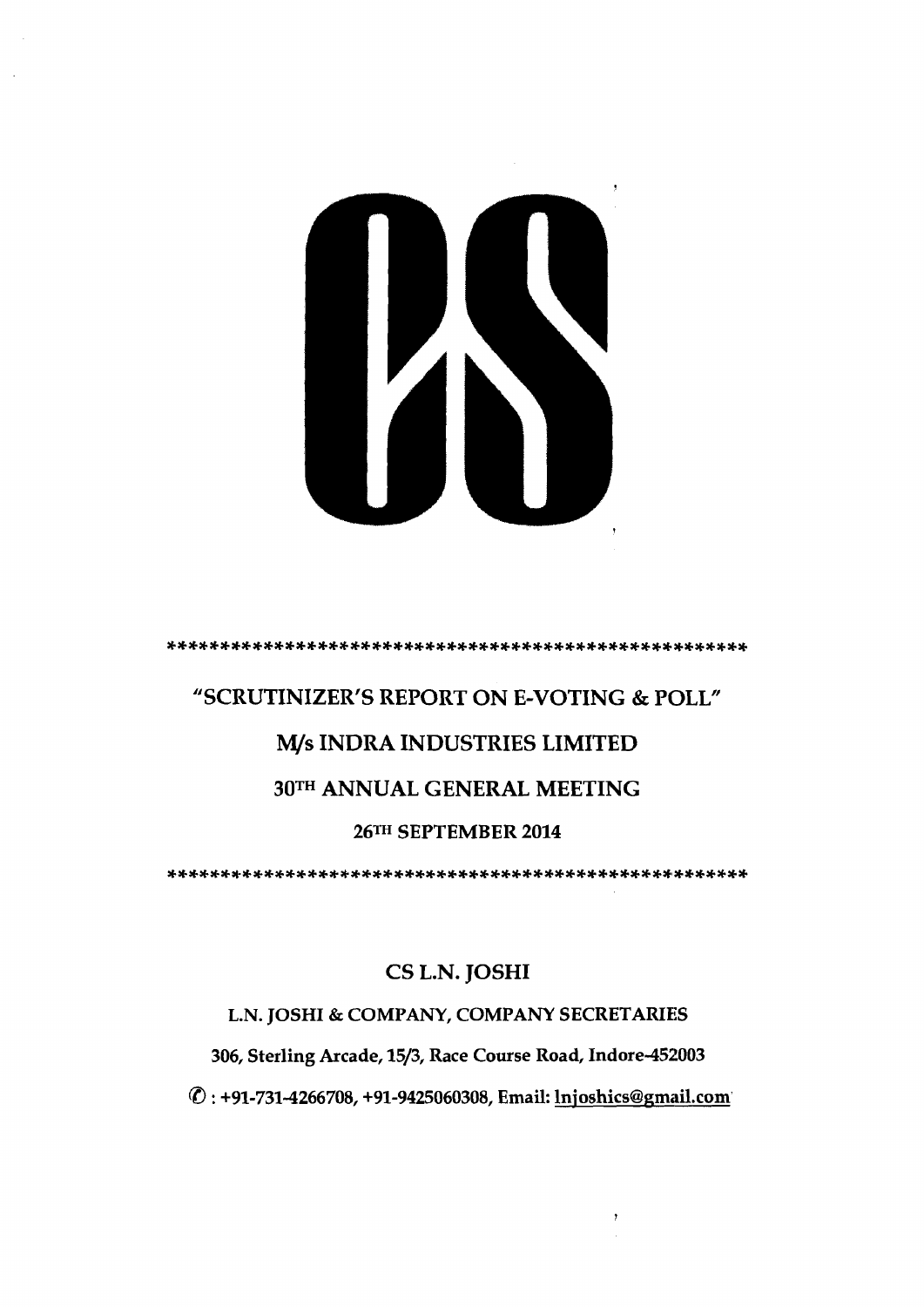IX A CONTRACTOR COMPANY AND DESCRIPTION OF REAL PROPERTY.

# **COMBINED SCRUTINIZER'S REPORT ON E-VOTING** & **POLL**

To,

#### **'the Chairman,**

30<sup>th</sup> Annual General Meeting, lndra lndustries Limited, 406, Airen Heights, Opp. Orbit Mall, Scheme No.54, Vijay Nagar, A.B. Road, lndore-452010 (M.P.)

Dear Sir,

**SUB: Passing of Resolution through E-Voting and poll conducted at 3oth Annual General Meeting of lndra lndustries Limited (the Company) held on 26th September, 2014 at 10.00 A.M. <sup>1</sup>**

I, **L.** N **Joshi, Practicing Company Secretary,** has been appointed as a Scrutinizer by-

- (i) The Board of Directors of lndra lndustries Limited (the Company) for the purpose of scrutinizing the E-voting process under the provisions of Section 108 of the Companies Act, 2013 and Rule 20(3)(xi) of Companies (Management and Administration) Rules, 2014 in respect of the below mentioned resolutions to be passed at the 30<sup>th</sup> Annual General Meeting (AGM) of the members of the Company held on Friday, 26<sup>th</sup> September, 2014.
- (ii) The Chairman of the  $30<sup>th</sup>$  Annual General Meeting (AGM) on poll under the provisions of Section 109 of the Companies Act, 2013 and Rule 21(2) of Companies (Management and Administration) Rules, 2014, on the resolutions; contained in the Notice to the 30<sup>th</sup> AGM of the members of the Company held on Friday,  $26<sup>th</sup>$ September, 2014 at registered office situated at 406, Airen Heights, Opp. Orbit Mall, Scheme No.54, Vijay Nagar, A.B. Road, lndore-452010 (M.P.) at 10.00 A.M.
- (iii) The Management of the Company is responsible to ensure the cornpliance with the requirement of Companies Act, 2013 and Rules in relation to E-voting and Poll on the resolutions contained in the Notice to the Annual General Meeting (AGM) of the members of the Company. My responsibilities as scrutinizer for E-voting process and for Poll at the AGM is restricted to Scrutinizer's Report of the votes cast



**1**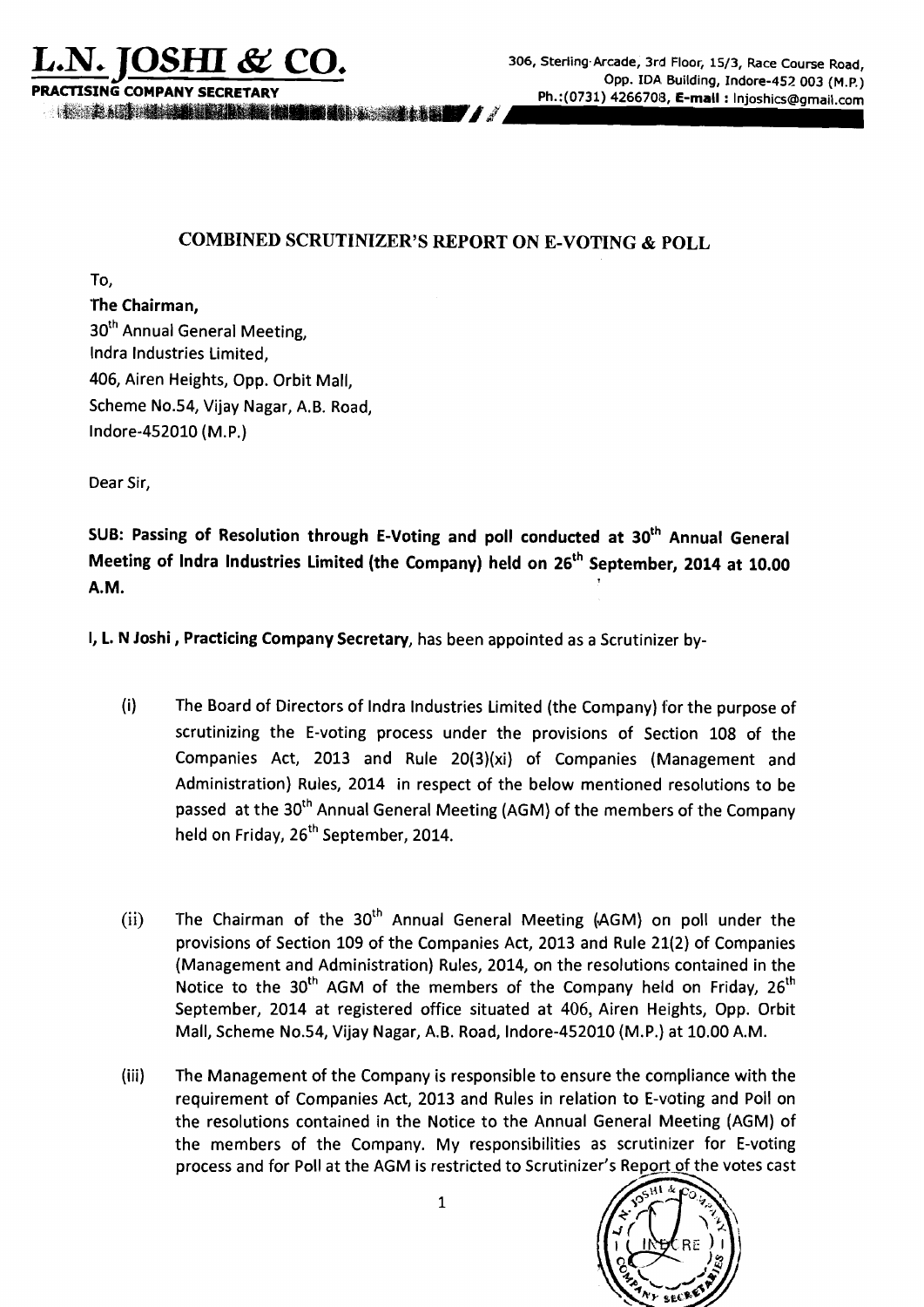"in favour" or "Against" the resolutions stated above, based on the reports generated from the E-voting system provided by Central Depository Services (India) Limited and also at the time of Poll at AGM.

(iv) I have issued separate Scrutinizer's Report for the E-voting and on the Poll for the resolutions contained in the Notice to the AGM. Copy of the same are enclosed with this report. Further, I submit herewith my combined report on the results of E-voting and Poll as under-

**Item No. 1 of AGM Notice-Ordinary Resolution** 

**Adoption of Audited Balance Sheet as at 31" March, 2014 and Statement of Profit** & **Loss Account for the year ended on that date together with the Report of the Board of Directors and the Auditors thereon.** 

| Type of voting | Number of Members<br>voted through e-voting<br>system and through<br>Poll | <b>Number of Votes</b><br>cast (Shares) | % of total number<br>of valid votes cast |
|----------------|---------------------------------------------------------------------------|-----------------------------------------|------------------------------------------|
| E-voting       |                                                                           | 4113420                                 | 80.37%                                   |
| Poll           | 15                                                                        | 1004200                                 | 19.63%                                   |
| <b>Total</b>   | 23                                                                        | 5117620                                 | 100.00%                                  |

(i) Voted in favour of resolution:

| <b>Type of Voting</b> | Number of Members<br>voted through e-voting<br>system and through<br>Poll | <b>Number of Votes</b><br>cast (Shares) | % of total number<br>of valid votes cast |
|-----------------------|---------------------------------------------------------------------------|-----------------------------------------|------------------------------------------|
| E-voting              | <b>NIL</b>                                                                | <b>NIL</b>                              | NIL                                      |
| Poll                  | <b>NIL</b>                                                                | <b>NIL</b>                              | <b>NIL</b>                               |
| <b>Total</b>          | <b>NIL</b>                                                                | <b>NIL</b>                              | <b>NIL</b>                               |

(ii) Voted against the resolution:

#### (iii) Invalid Votes

|          | <b>Total number of Members whose</b><br>votes were declared invalid | Total number of Votes cast<br>(Shares) |
|----------|---------------------------------------------------------------------|----------------------------------------|
| E-voting | <b>NIL</b>                                                          | <b>NIL</b>                             |
| Poll     |                                                                     | 3500                                   |
| Total    |                                                                     | 3500                                   |

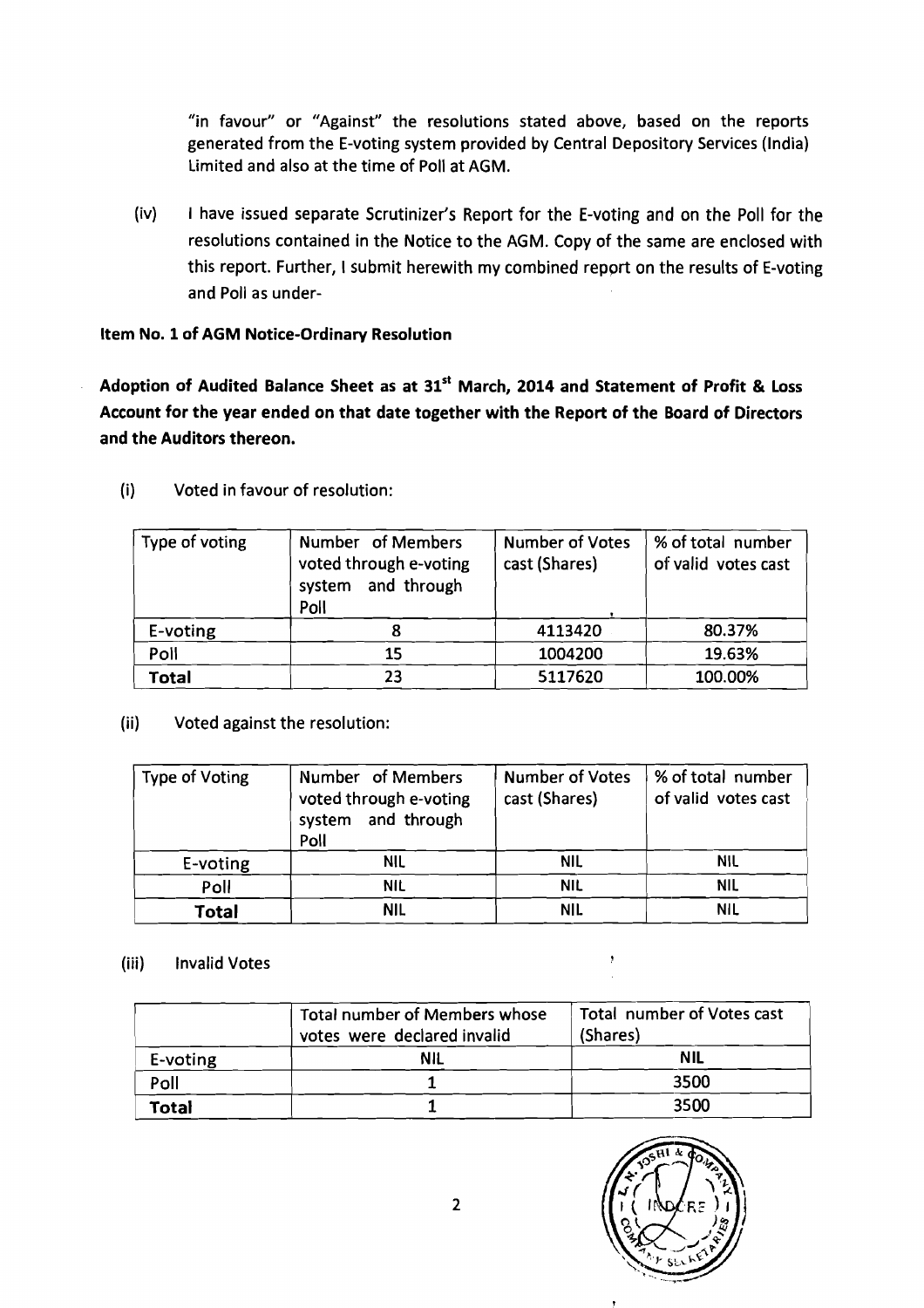## **Item No. 2 of AGM Notice** - **Ordinary Resolution**

**Appointment of Smt. Astha Devi Jain (DIN: 00408555), who retires by rotation and being eligible, offers herself for re-appointment.** 

 $\mathbf{r}$ 

(i) Voted in favour of resolution:

| Type of voting | Number of Members<br>voted through e-voting<br>system and through<br>Poll | <b>Number of Votes</b><br>cast (Shares) | % of total number<br>of valid votes cast |
|----------------|---------------------------------------------------------------------------|-----------------------------------------|------------------------------------------|
| E-voting       |                                                                           | 4113420                                 | 80.37%                                   |
| Poll           | 15                                                                        | 1004200                                 | 19.63%                                   |
| Total          | 23                                                                        | 5117620                                 | 100.00%                                  |

(ii) Voted against the resolution: **<sup>l</sup>**

| <b>Type of Voting</b> | Number of Members<br>voted through e-voting<br>system and through<br>Poll | <b>Number of Votes</b><br>cast (Shares) | % of total number<br>of valid votes cast |
|-----------------------|---------------------------------------------------------------------------|-----------------------------------------|------------------------------------------|
| E-voting              | <b>NIL</b>                                                                | <b>NIL</b>                              | <b>NIL</b>                               |
| Poll                  | <b>NIL</b>                                                                | <b>NIL</b>                              | <b>NIL</b>                               |
| Total                 | <b>NIL</b>                                                                | <b>NIL</b>                              | <b>NIL</b>                               |

## (iii) Invalid Votes

|          | Total number of Members whose<br>votes were declared invalid | Total number of Votes cast<br>(Shares) |
|----------|--------------------------------------------------------------|----------------------------------------|
| E-voting | <b>NIL</b>                                                   |                                        |
| Poll     |                                                              | 3500                                   |
| Total    |                                                              | 3500                                   |

# **Item No. 3 of AGM Notice -Ordinary Resolution**

**Appointment of M/s P.K. Shishodiya** & **Co., Chartered Accountants, (FRN No 03233C) as statutory Auditor of the Company.** 

**(i)** Voted in favour of resolution:

| Type of voting | Number of Members<br>voted through e-voting<br>system and through<br>Poll | <b>Number of Votes</b><br>cast (Shares)<br>ັດ⊅ | % of total number<br>of valid votes cast |
|----------------|---------------------------------------------------------------------------|------------------------------------------------|------------------------------------------|
|                | 3                                                                         | $\mathbf{J}$<br>႙<br>Ъ.                        | WZRz<br>n<br>$\cdot$ SEL KE              |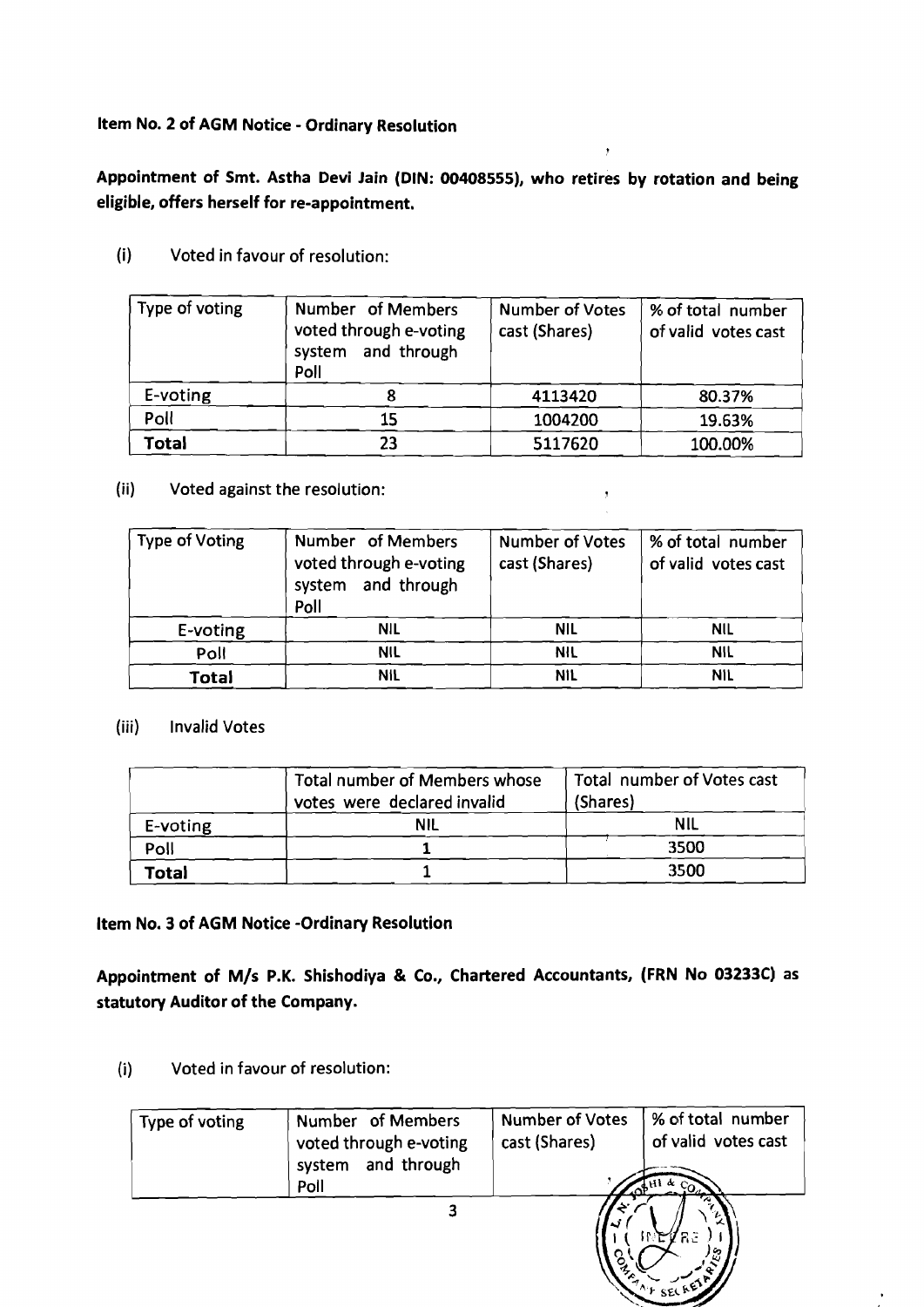| E-voting |     | 4113420 | 80.37%  |
|----------|-----|---------|---------|
| Poll     | 1 F | 1004200 | 19.63%  |
| Total    | 23  | 5117620 | 100.00% |

 $\bar{z}$ 

# (ii) Voted against the resolution:

| <b>Type of Voting</b> | Number of Members<br>voted through e-voting<br>system and through<br>Poll | <b>Number of Votes</b><br>cast (Shares) | % of total number<br>of valid votes cast |
|-----------------------|---------------------------------------------------------------------------|-----------------------------------------|------------------------------------------|
| E-voting              | <b>NIL</b>                                                                | <b>NIL</b>                              | <b>NIL</b>                               |
| Poll                  | <b>NIL</b>                                                                | <b>NIL</b>                              | <b>NIL</b>                               |
| <b>Total</b>          | NIL                                                                       | NIL                                     | <b>NIL</b>                               |

#### (iii) Invalid Votes

|          | Total number of Members whose<br>votes were declared invalid | Total number of Votes cast<br>(Shares) |
|----------|--------------------------------------------------------------|----------------------------------------|
| E-voting | NIL                                                          | <b>NIL</b>                             |
| Poll     |                                                              | 3500                                   |
| Total    |                                                              | 3500                                   |

# **Item No. 4 of AGM Notice -Ordinary Resolution**

**Appointment of Shri Tilak Chitta (DIN: 06537054), as an Independent Director of the Company.** 

(i) Voted in favour of resolution:

| Type of voting | Number of Members<br>voted through e-voting<br>system and through<br>Poll | <b>Number of Votes</b><br>cast (Shares) | % of total number<br>of valid votes cast |
|----------------|---------------------------------------------------------------------------|-----------------------------------------|------------------------------------------|
| E-voting       |                                                                           | 4113420                                 | 80.37%                                   |
| Poll           | 15                                                                        | 1004200                                 | 19.63%                                   |
| Total          | 23                                                                        | 5117620                                 | 100.00%                                  |

#### (ii) Voted against the resolution:

| <b>Type of Voting</b> | Number of Members<br>voted through e-voting<br>system and through<br>Poll | <b>Number of Votes</b><br>cast (Shares) | % of total number<br>of valid votes cast |
|-----------------------|---------------------------------------------------------------------------|-----------------------------------------|------------------------------------------|
| E-voting              | <b>NIL</b>                                                                | <b>NIL</b>                              | <b>NIL</b>                               |
| Poll                  | <b>NIL</b>                                                                | <b>NIL</b>                              | <b>NIL</b>                               |
|                       |                                                                           |                                         |                                          |

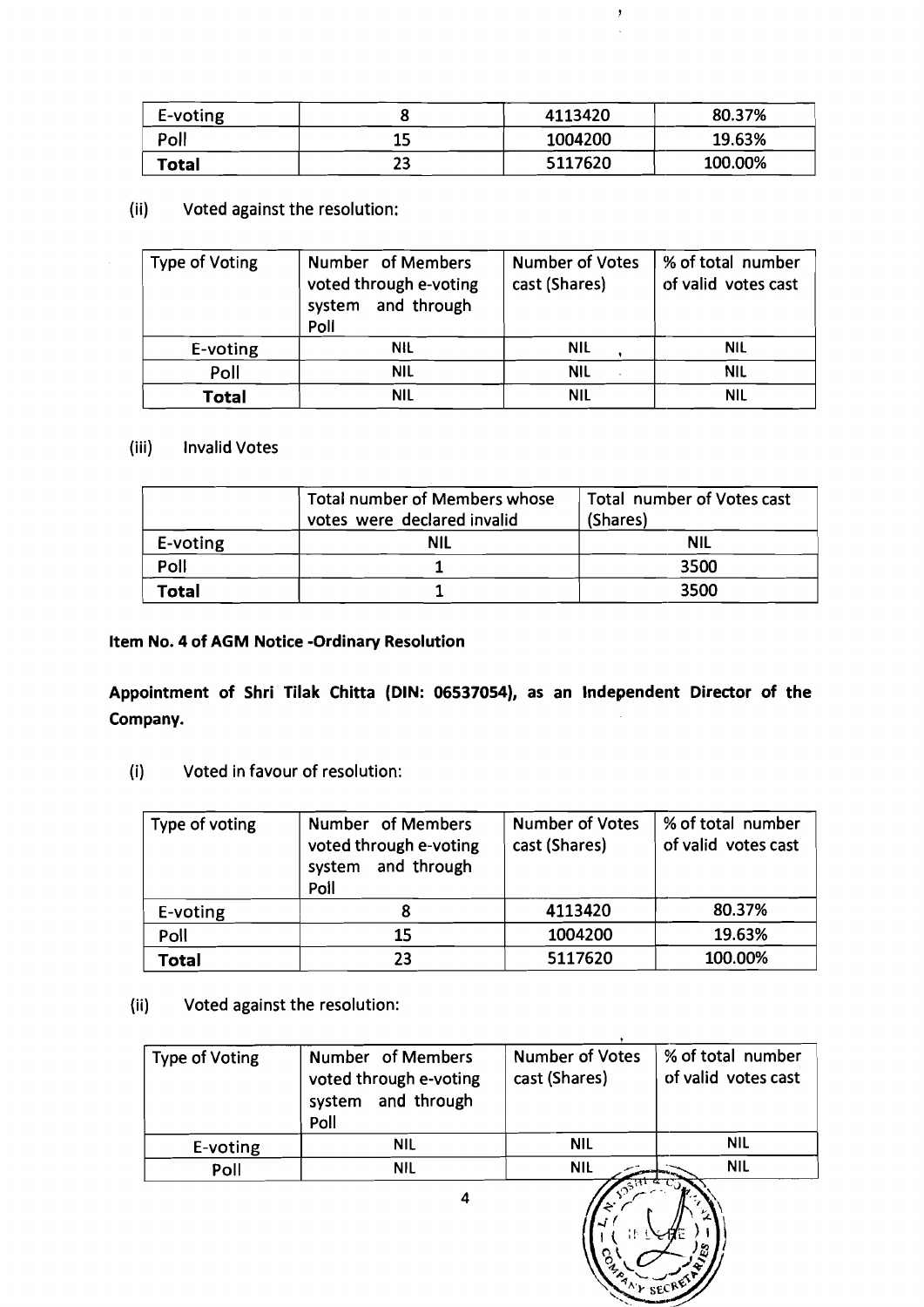| Total | .<br><b>NIL</b> | .<br>NIL | N<br> |
|-------|-----------------|----------|-------|
|       |                 |          |       |

#### (iii) Invalid Votes

| <b>Total</b>         | <b>NIL</b>                                | <b>NIL</b> | <b>NIL</b>                 |
|----------------------|-------------------------------------------|------------|----------------------------|
| <b>Invalid Votes</b> |                                           |            |                            |
| ii)                  | <b>Total number of Members whose</b>      |            | Total number of Votes cast |
|                      | votes were declared invalid<br><b>NIL</b> | (Shares)   | <b>NIL</b>                 |
| E-voting<br>Poll     | 1                                         |            | 3500                       |

# **Item No. 5 of AGM Notice** - **Ordinary Resolution**

# **Appointment of Smt. Sanjali Srimati lain (DIN: 06909199), as an Independent Director of the Company.**

(i) Voted in favour of resolution:

| Type of voting | Number of Members<br>voted through e-voting<br>system and through<br>Poll | <b>Number of Votes</b><br>cast (Shares) | % of total number<br>of valid votes cast |
|----------------|---------------------------------------------------------------------------|-----------------------------------------|------------------------------------------|
| E-voting       |                                                                           | 4113420                                 | 80.37%                                   |
| Poll           | 15                                                                        | 1004200                                 | 19.63%                                   |
| Total          | 23                                                                        | 5117620                                 | 100.00%                                  |

# (ii) Voted against the resolution:

| <b>Type of Voting</b> | Number of Members<br>voted through e-voting<br>and through<br>system<br>Poll | <b>Number of Votes</b><br>cast (Shares) | % of total number<br>of valid votes cast |
|-----------------------|------------------------------------------------------------------------------|-----------------------------------------|------------------------------------------|
| E-voting              | <b>NIL</b>                                                                   | <b>NIL</b>                              | <b>NIL</b>                               |
| Poll                  | <b>NIL</b>                                                                   | <b>NIL</b>                              | <b>NIL</b>                               |
| <b>Total</b>          | <b>NIL</b>                                                                   | <b>NIL</b>                              | NIL                                      |

 $\sigma_{\rm c}$  $\mathcal{L}$ 

 $\bar{y}$ 

# (iii) Invalid Votes

|              | <b>Total number of Members whose</b><br>votes were declared invalid | Total number of Votes cast<br>(Shares)                       |
|--------------|---------------------------------------------------------------------|--------------------------------------------------------------|
| E-voting     | <b>NIL</b>                                                          | <b>NIL</b>                                                   |
| Poll         |                                                                     | 3500                                                         |
| <b>Total</b> |                                                                     | ട∩∩                                                          |
|              | 5.                                                                  | COMPL<br>$\sim$ $\epsilon_{\rm H}$<br>المد<br>$\in$ RE<br>وت |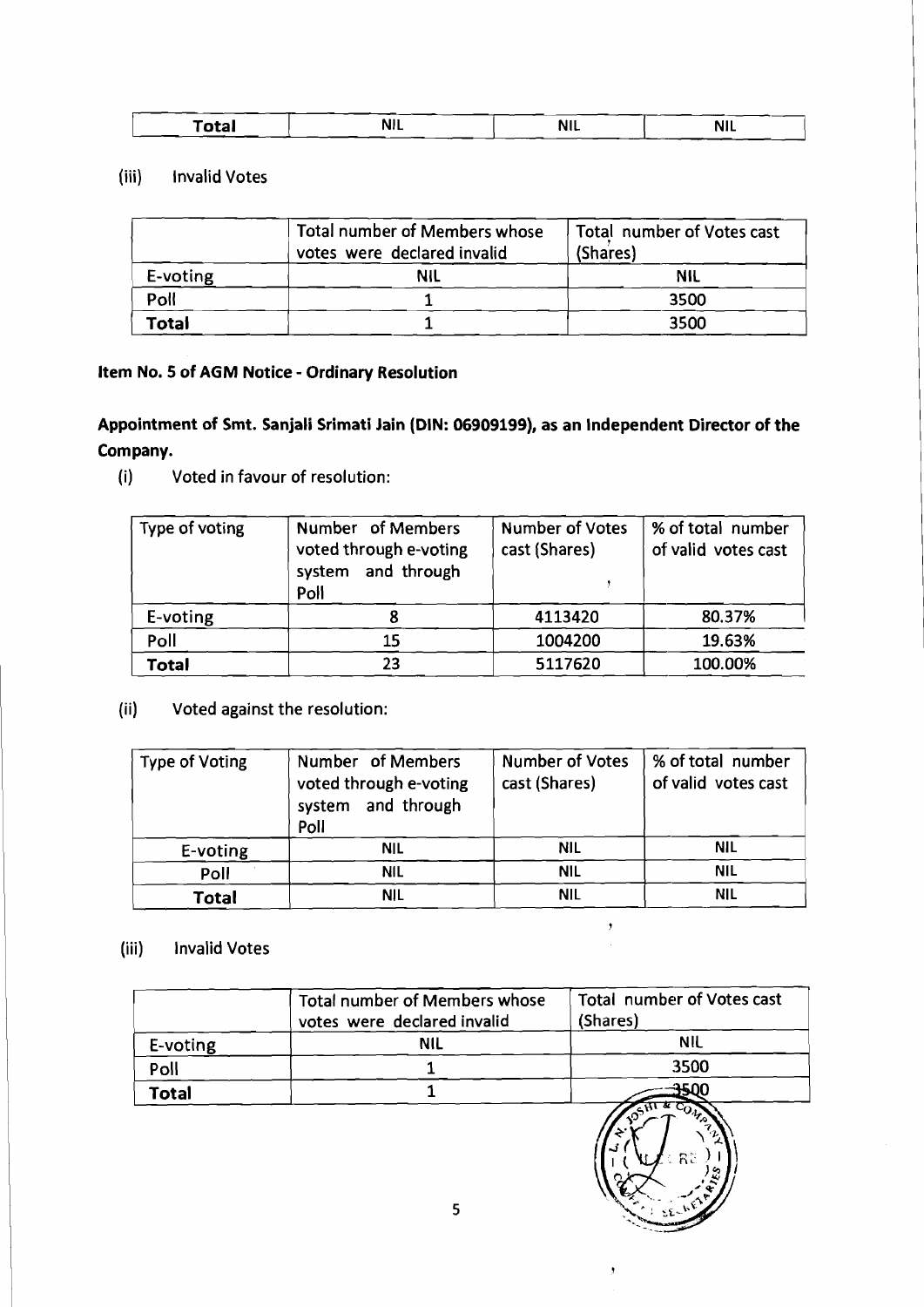## ltem No. 6 of AGM Notice - Ordinary Resolution

# Creation of mortgage and/or charge on all or any of the movable and/ or immovable properties of the Company.

(i) Voted in favour of resolution:

| Type of voting | Number of Members<br>voted through e-voting<br>system and through<br>Poll | <b>Number of Votes</b><br>cast (Shares) | % of total number<br>of valid votes cast |
|----------------|---------------------------------------------------------------------------|-----------------------------------------|------------------------------------------|
| E-voting       |                                                                           | 4113420                                 | 80.37%                                   |
| Poll           | 15                                                                        | 1004200                                 | 19.63%                                   |
| Total          | 23                                                                        | 5117620                                 | 100.00%                                  |

#### (ii) Voted against the resolution:

| <b>Type of Voting</b> | Number of Members<br>voted through e-voting<br>and through<br>system<br>Poll | <b>Number of Votes</b><br>cast (Shares) | % of total number<br>of valid votes cast |
|-----------------------|------------------------------------------------------------------------------|-----------------------------------------|------------------------------------------|
| E-voting              | <b>NIL</b>                                                                   | <b>NIL</b>                              | <b>NIL</b>                               |
| Poll                  | <b>NIL</b>                                                                   | <b>NIL</b>                              | <b>NIL</b>                               |
| <b>Total</b>          | <b>NIL</b>                                                                   | <b>NIL</b>                              | <b>NIL</b>                               |

#### (iii) Invalid Votes

|          | Total number of Members whose<br>votes were declared invalid | Total number of Votes cast<br>(Shares) |
|----------|--------------------------------------------------------------|----------------------------------------|
| E-voting | ΝIL                                                          | NIL                                    |
| Poll     |                                                              | 3500                                   |
| Total    |                                                              | 3500                                   |

#### ltem No. 7 of AGM Notice - Special Resolution

Authorization to Board of Directors to obtain loans/ borrowings under section 180 (1)(c) & 2 of the Companies Act, 2013.

**(i)** Voted in favour of resolution:

| Type of voting | Number of Members<br>voted through e-voting<br>system and through | <b>Number of Votes</b><br>cast (Shares) | % of total number<br>of valid votes cast |
|----------------|-------------------------------------------------------------------|-----------------------------------------|------------------------------------------|
|                | 6                                                                 | ъ.                                      | $V$ seck).                               |